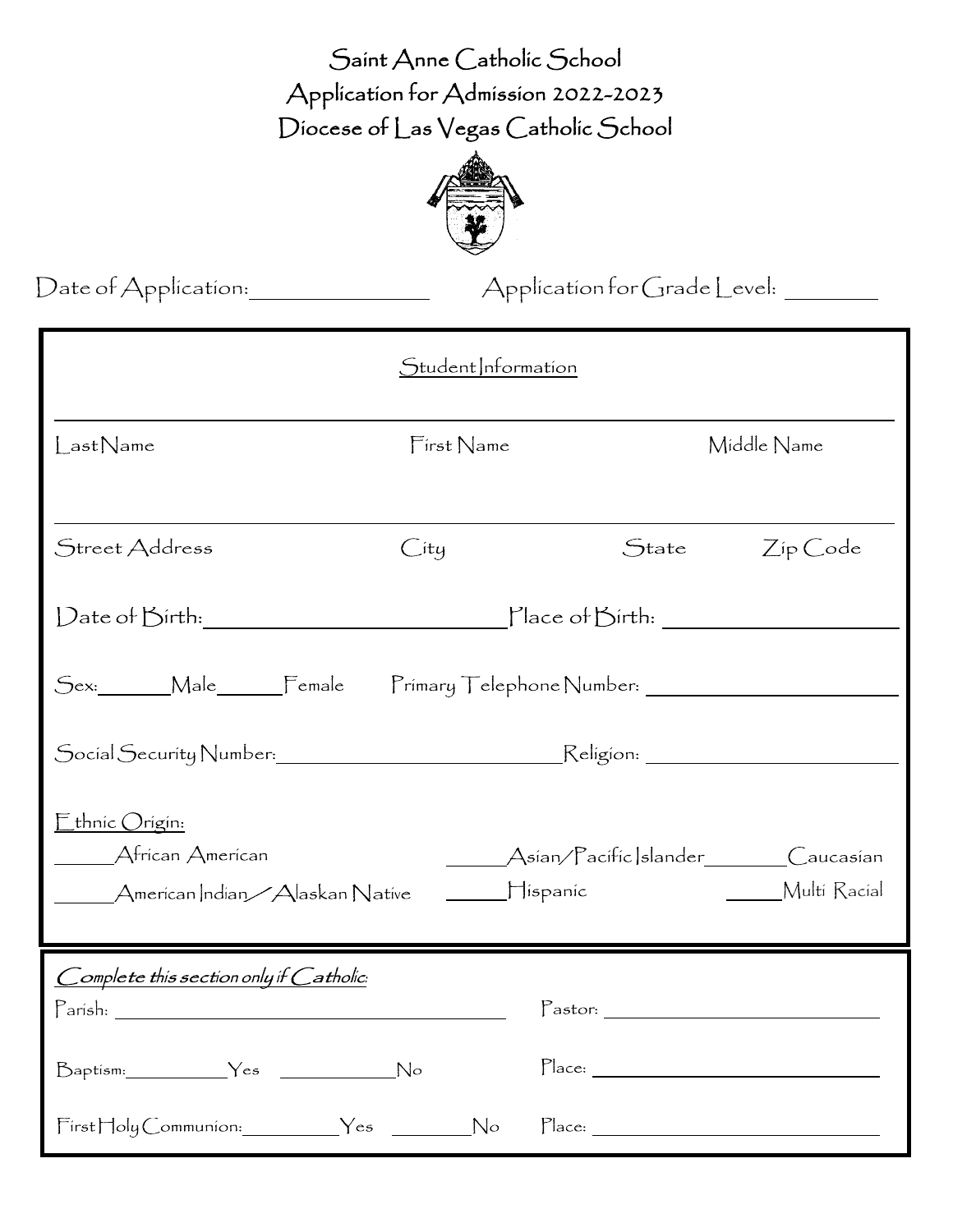# Saint Anne Catholic School

# Application for Admission 2022-2023

Diocese of Las Vegas Catholic School

|                                                                                                          | <b>Parent Information</b> |                                                                                   |            |  |
|----------------------------------------------------------------------------------------------------------|---------------------------|-----------------------------------------------------------------------------------|------------|--|
|                                                                                                          |                           |                                                                                   |            |  |
| <b>First Name</b>                                                                                        | <b>Last Name</b>          |                                                                                   |            |  |
| <b>Street Address</b>                                                                                    | City                      | <b>State</b>                                                                      | ZipCode    |  |
| Home Telephone Number                                                                                    | Cellular Number           | E-mail Address                                                                    |            |  |
| Employer                                                                                                 | Occupation                | <b>Work Hours</b>                                                                 |            |  |
| <b>Work Address</b>                                                                                      |                           | Work Telephone Number                                                             |            |  |
| Mother:                                                                                                  |                           |                                                                                   |            |  |
| <b>First Name</b>                                                                                        | <b>Last Name</b>          |                                                                                   |            |  |
| <b>Street Address</b>                                                                                    | City                      | <b>State</b>                                                                      | ZipCode    |  |
| Home Telephone Number                                                                                    | Cellular Number           | E-mail Address                                                                    |            |  |
| Employer                                                                                                 | Occupation                |                                                                                   | Work Hours |  |
| <b>Work Address</b>                                                                                      |                           | Work Telephone Number                                                             |            |  |
| Please circle with whom the student is living: Parents Mother Father Step-Father Step-Mother Guardian    |                           |                                                                                   |            |  |
| Natural Father (if not listed above): Full Name: <u>Natural Father (if not listed</u> above): Full Name: |                           |                                                                                   |            |  |
| <b>Street Address</b>                                                                                    | City                      | <b>State</b>                                                                      | Zip Code   |  |
|                                                                                                          |                           | Have parental rights been revoked? Yes No If yes, documentation must be supplied. |            |  |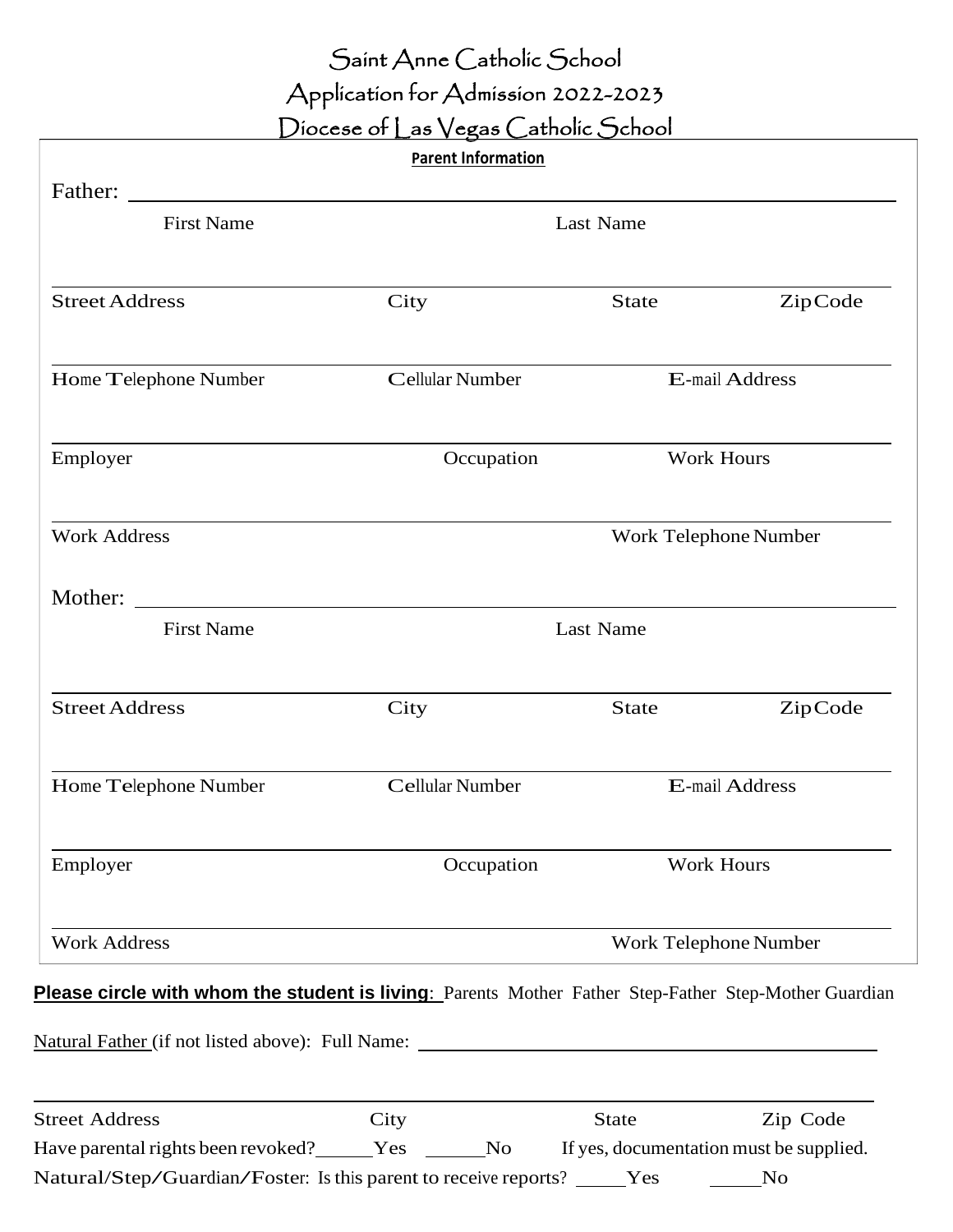### Saint Anne Catholic School Application for Admission 2022-2023 Diocese of Las Vegas Catholic School

Natural Mother (if not listed on the previous page):

| <b>Street Address</b>                                                                                                                                                            | City                                                                                                                  | State        |     | ZipCode   |
|----------------------------------------------------------------------------------------------------------------------------------------------------------------------------------|-----------------------------------------------------------------------------------------------------------------------|--------------|-----|-----------|
| Have parental rights been revoked? _____Yes ______No If yes, documentation must be<br>supplied. Natural/Step/Guardian/Foster: Is this parent to receive reports? ____Yes _____No |                                                                                                                       |              |     |           |
|                                                                                                                                                                                  | <b>Academic History</b>                                                                                               |              |     |           |
| <b>All Schools Previously Attended:</b>                                                                                                                                          |                                                                                                                       |              |     |           |
| School Name<br>Address                                                                                                                                                           | City                                                                                                                  | <b>State</b> | Zip | Telephone |
| How long has your child been enrolled at present school? If less than one year, please explain:                                                                                  |                                                                                                                       |              |     |           |
|                                                                                                                                                                                  | <u> 1989 - Johann Stoff, deutscher Stoff, der Stoff, der Stoff, der Stoff, der Stoff, der Stoff, der Stoff, der S</u> |              |     |           |
| Hobbies/Special Interests: Extra-curricular Activities: ________________________                                                                                                 |                                                                                                                       |              |     |           |
| Does your child perform academically at grade level? Yes No Above Below<br>Has your child ever been hospitalized for physical or psychological reasons?                          |                                                                                                                       |              | Yes | No        |
| Has your child ever received any special services within the school day due to an IEP, ILP, 504 or Behavioral<br>Plan? Yes No                                                    |                                                                                                                       |              |     |           |
| Has your child ever received or is currently receiving counseling of any kind outside of school?<br>Yes No<br>If yes, please explain:                                            | <u> 2002 - Johann Stein, mars an deutscher Stein († 2003)</u>                                                         |              |     |           |